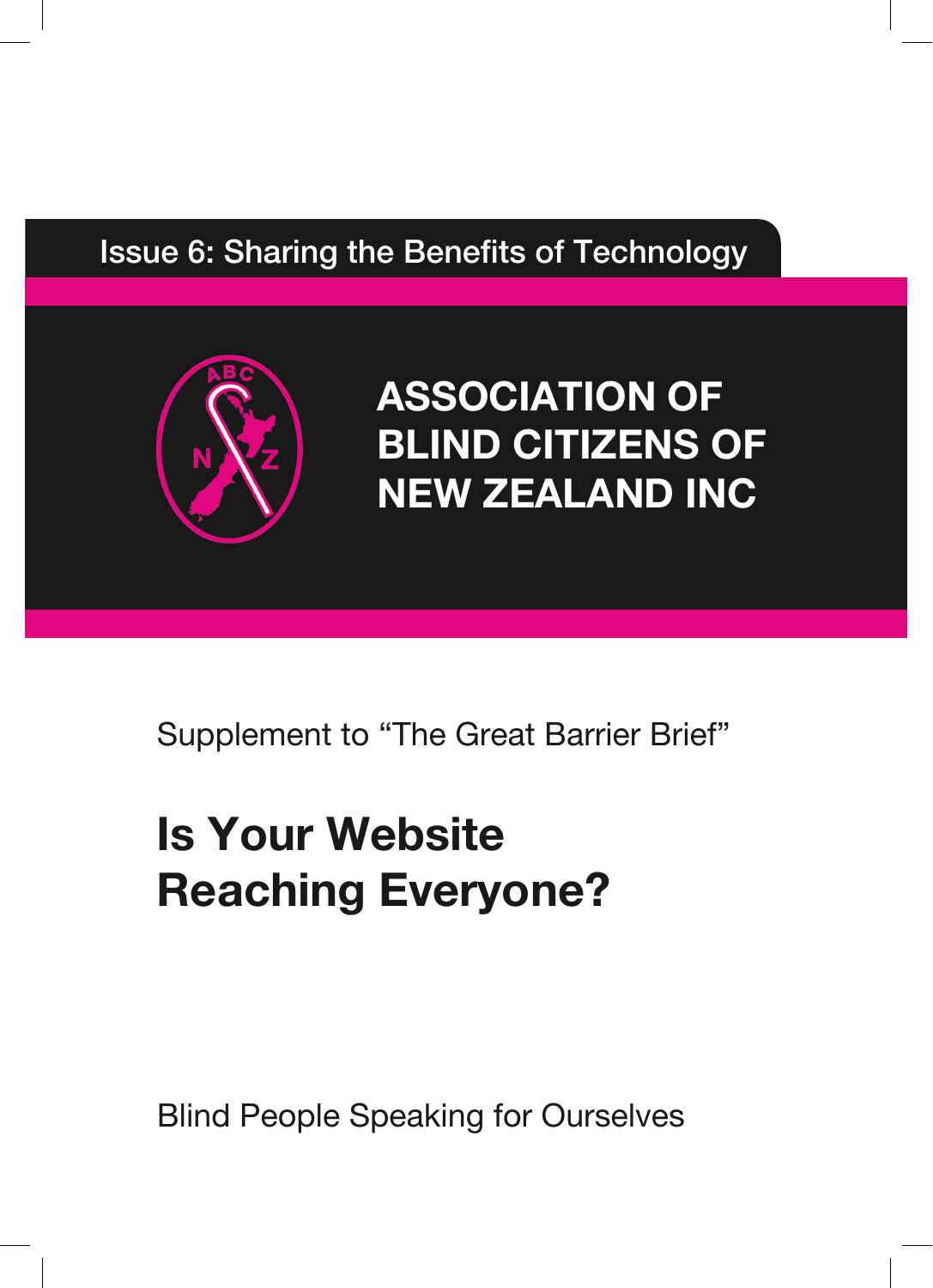### **INDEX**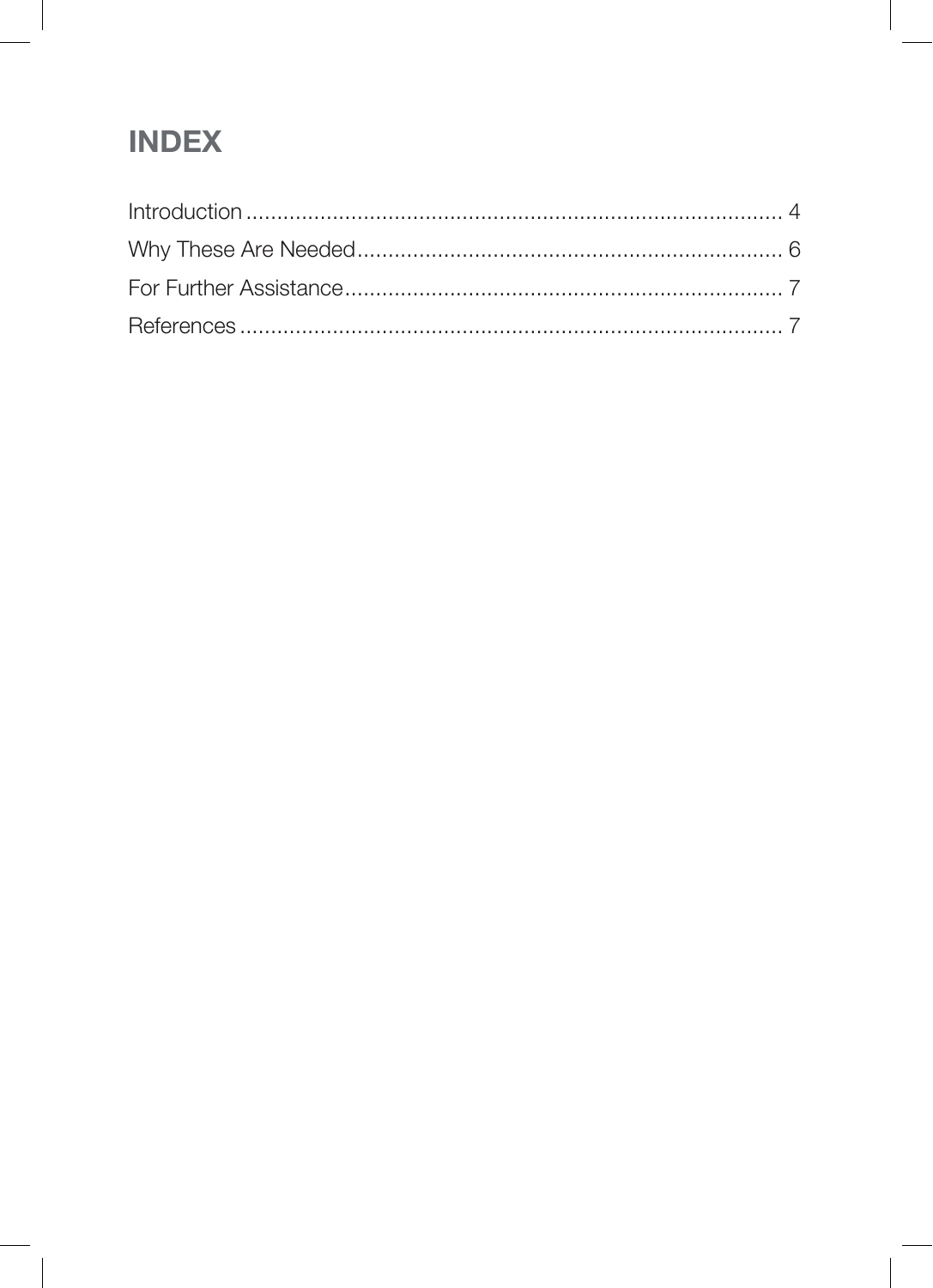# Supplement to "The Great Barrier Brief" Issue 6: Sharing the Benefits of Technology

# **Is Your Website Reaching Everyone?**

Founded in 1945, the Association of Blind Citizens of New Zealand Inc (Association) is New Zealand's leading blindness consumer organisation and one of the country's largest organisations of disabled consumers. The Association's aim is to heighten awareness of the rights of blind and vision impaired people and to remove the barriers that impact upon our ability to live in an accessible, equitable and inclusive society.

In the context of this document, the word "blind" encompasses all those with a vision impairment who can identify with some or all of the issues described below.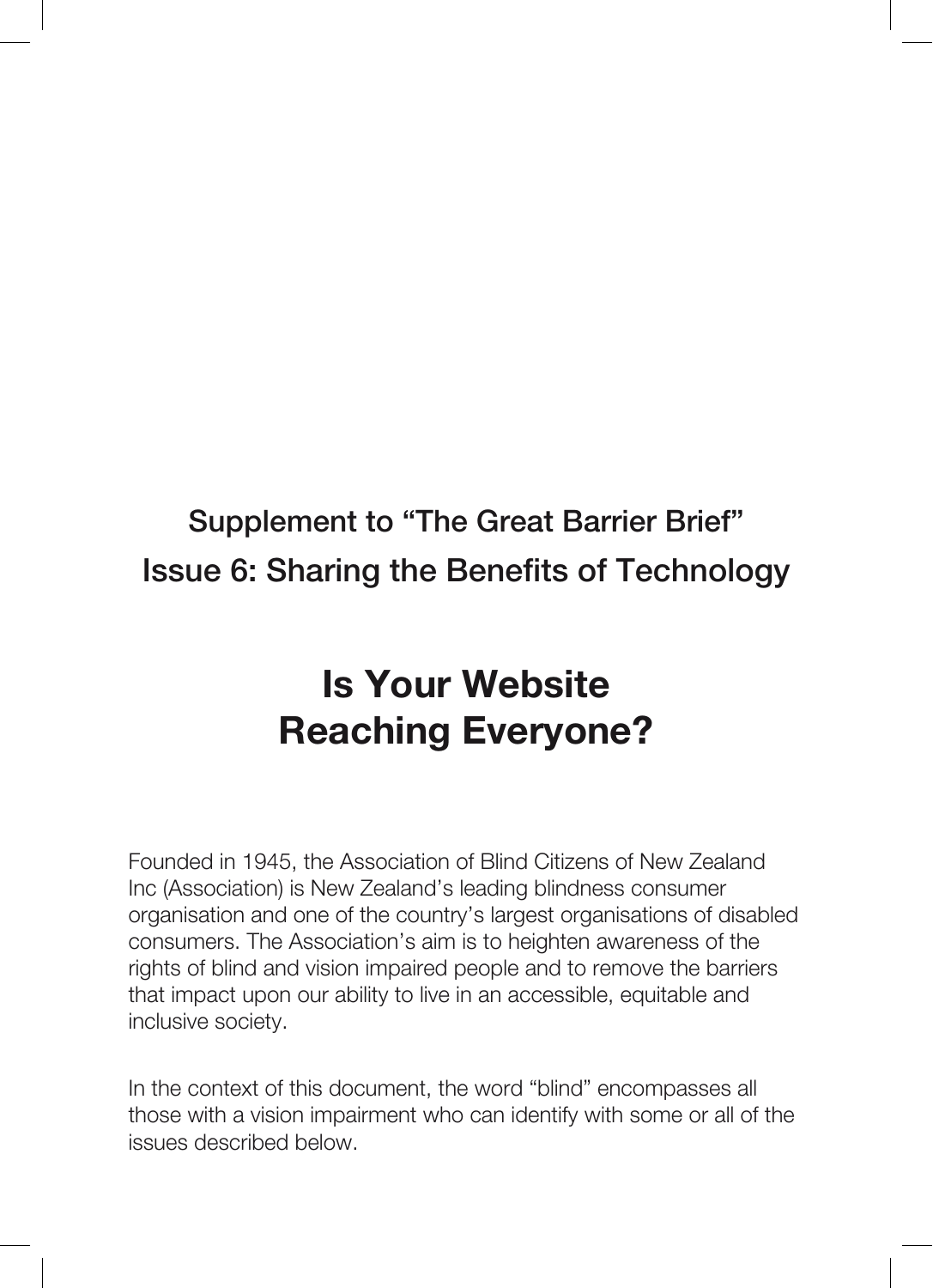# **INTRODUCTION**

As blind people, we are unable to communicate and access information visually, and we may also be restricted in our ability to get out and about. The World Wide Web (with the use of adaptive technologies) has opened many doors for us, allowing us to access the same information and carry out transactions independently in the same way as our sighted peers. It is particularly empowering to at last live in a world in which we can read our daily news, interact with others, do our shopping, pay our bills, manage our finances, apply for services and do many other things online with full independence.

Well designed websites make life better for everyone; however they can be particularly beneficial for people who are blind as we can access the same information with full independence and without being marked out as in any way different from everyone else. Some disabilities (such as deafblindness) can severely restrict a person's ability to access information and interact socially; for these people, properly designed websites can actually be life changing, providing a means to communicate and interact with others, and such websites may be the only means these people have for accessing everyday printed information.

Unfortunately, the reality of our experience with many websites is more frustration than liberation. Too often we find websites that are not accessible.

New Zealand should follow the lead of numerous other countries and adopt specific legislation to uphold the rights of disabled people to equitable access to websites and online information. In the meantime, under the Human Rights Act 1993, any organisation, commercial or non-commercial, when it provides goods and/or services, is obliged to take reasonable steps to avoid discriminating on the grounds of disability. Nowadays the fundamental language of the web, HTML, has developed to the point where developers can easily and efficiently create websites that deliver a rich and productive experience for everyone including disabled people.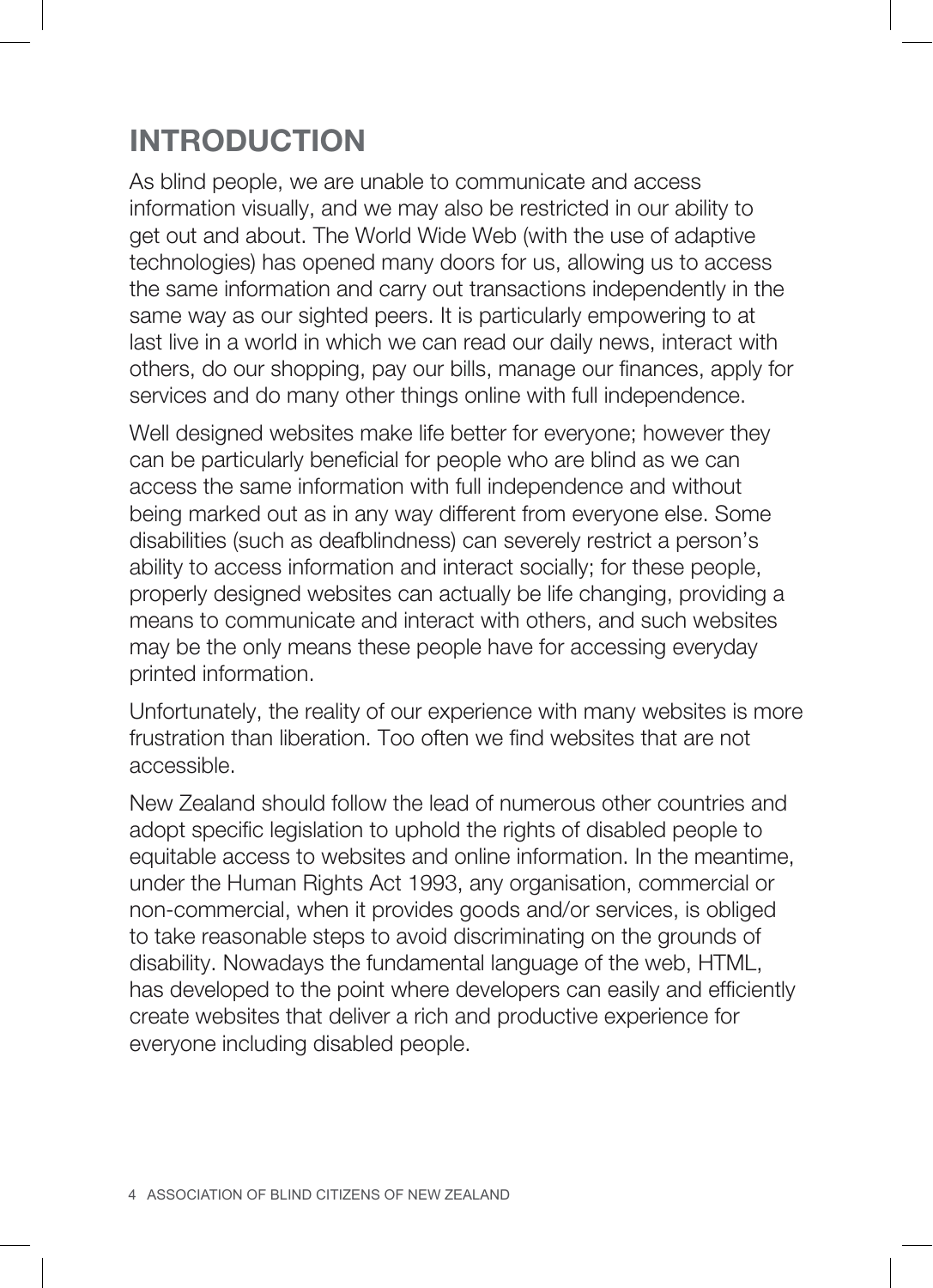This statement is directed primarily at web developers, because their clients rely on them to understand the technology and know how to apply it to meet their needs. Developers must recognise that in most cases their clients are legally obliged to serve all members of the public without discrimination. It follows that developers have an obligation on behalf of their clients to know how to correctly apply today's web technology to create websites that serve everyone, including disabled people.

#### *What We Need*

We need all websites that provide services and information to the public to comply with level AA of the Web Content Accessibility Guidelines (WCAG) as published by the World Wide Web Consortium (W3C). The following list of areas of compliance is not exhaustive but should be seen as representing perhaps the most significant barriers we typically face with current websites:

- Images to be properly described by use of the alt text tag
- All web controls such as Edit, check and combo boxes, and buttons etc properly labelled with their associated names
- Good and consistent use of headings and place markers to clearly indicate the structure of web pages
- **Proper use of tables to display data in an organised manner**
- **If technologies other than HTML are used, these must also be** accessible, or the same information and services must be provided through an additional means which complies with the WCAG
- If anti-abuse solutions such as CAPTCHA are to be used to verify someone as human, these must not discriminate against those who cannot see an image, hear garbled audio, or who use braille for their primary method of communication
- The ability to adjust colour, background and contrast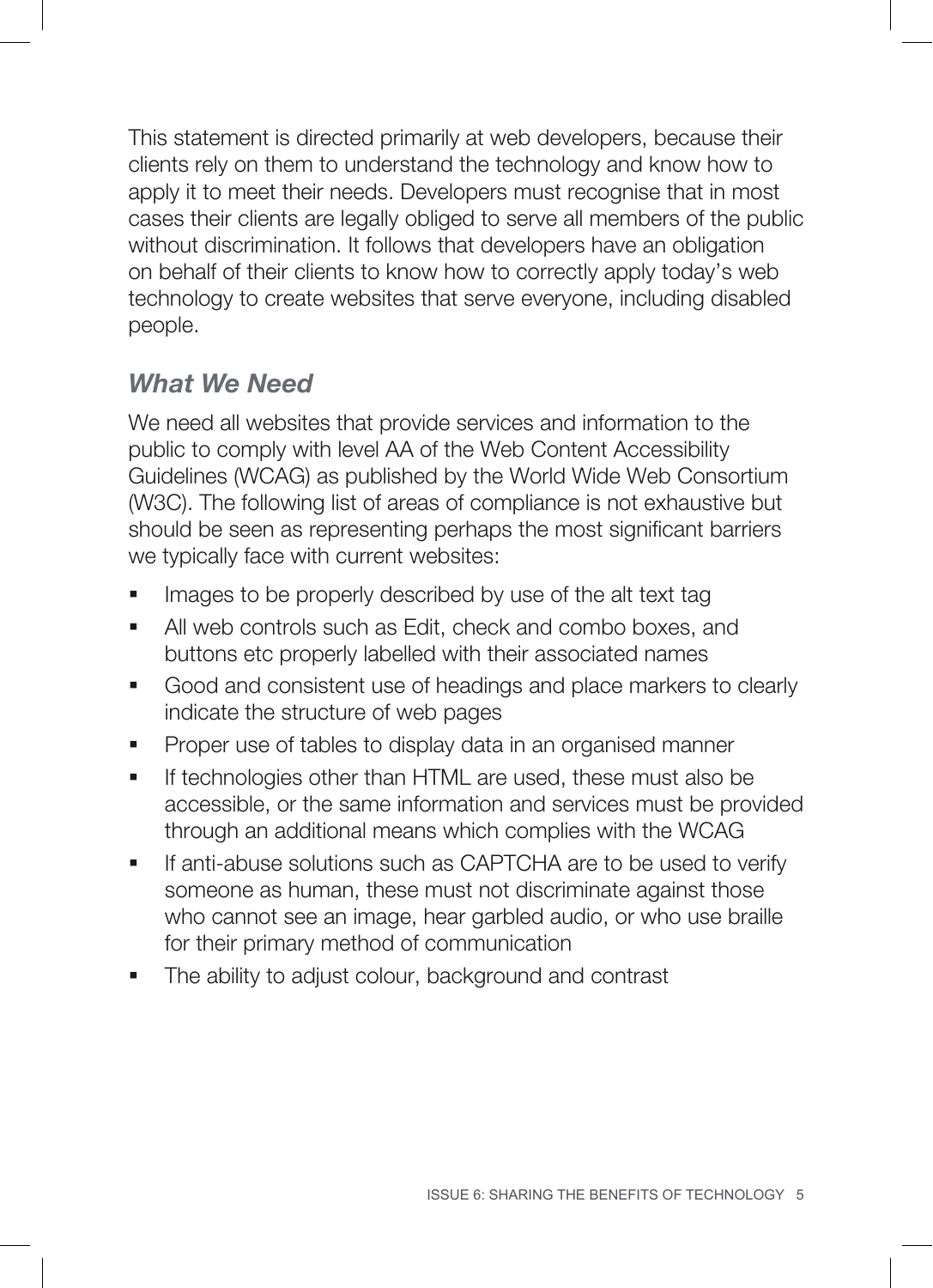### **WHY THESE ARE NEEDED**

The World Wide Web Consortium is not only responsible for developing the fundamental language of the web, HTML, but is committed to the principle that the web is for everyone. The language of the web, as it exists today, has numerous features for producing a rich, enjoyable and productive experience for everyone, while at the same time ensuring accessibility and usability for disabled people. The commitment by the W3C to open standards upholds the principle that the web is for everyone, and ensures the widest possible range of adaptive technology is available to help disabled people use the web. The W3C has developed the Web Content Accessibility Guidelines (WCAG) as well as a number of statements of best practice to help developers create websites everyone can use.

Websites that comply with these guidelines not only look and feel good to the public in general, but they allow adaptive technologies (such as a screen reader or braille display) to access the information on a site, providing feedback to the user via synthetic speech or braille. This allows blind and vision impaired people to independently access a website and interact with it.

In fact, complying with the guidelines benefits everyone because such websites will be more usable to a wider range of people. A well designed website that complies with the guidelines can vastly increase your potential customer base by enabling access by a wider range of consumers.

Content management systems and other web publishing tools can dramatically improve efficiency when building websites. Such tools should only be used if they facilitate the creation of websites that comply with the WCAG. But if you use the appropriate tools, this will not only improve your efficiency as a developer, but they can help ensure your websites will be fully accessible with little extra effort on your part.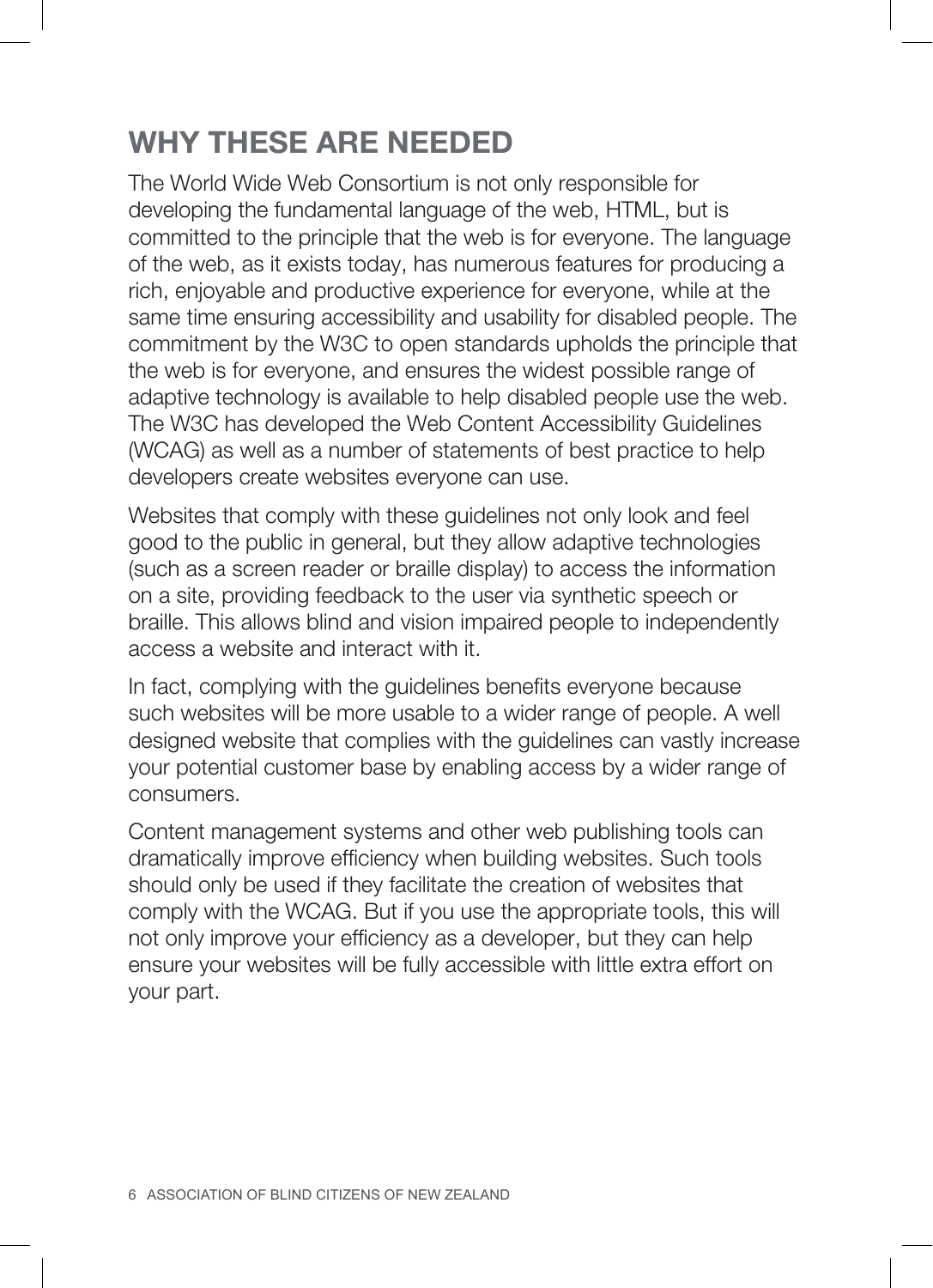# **FOR FURTHER ASSISTANCE**

Web technology continues to rapidly evolve. Please contact us if you need further assistance and we can refer you to more detailed resources to help ensure your websites meet the WCAG.

# **REFERENCE SOURCES**

- Web Content Accessibility Guidelines (WCAG) 2.0, World Wide Web Consortium, available at http://www.w3.org/TR/WCAG20
- New Zealand Government Web Standards 2.0, available at http:// www.webstandards.govt.nz/
- UN Convention on the Rights of Persons with Disabilities: Article 9, adopted by the United Nations General Assembly on 13 December 2006, ratified by New Zealand, October 2008